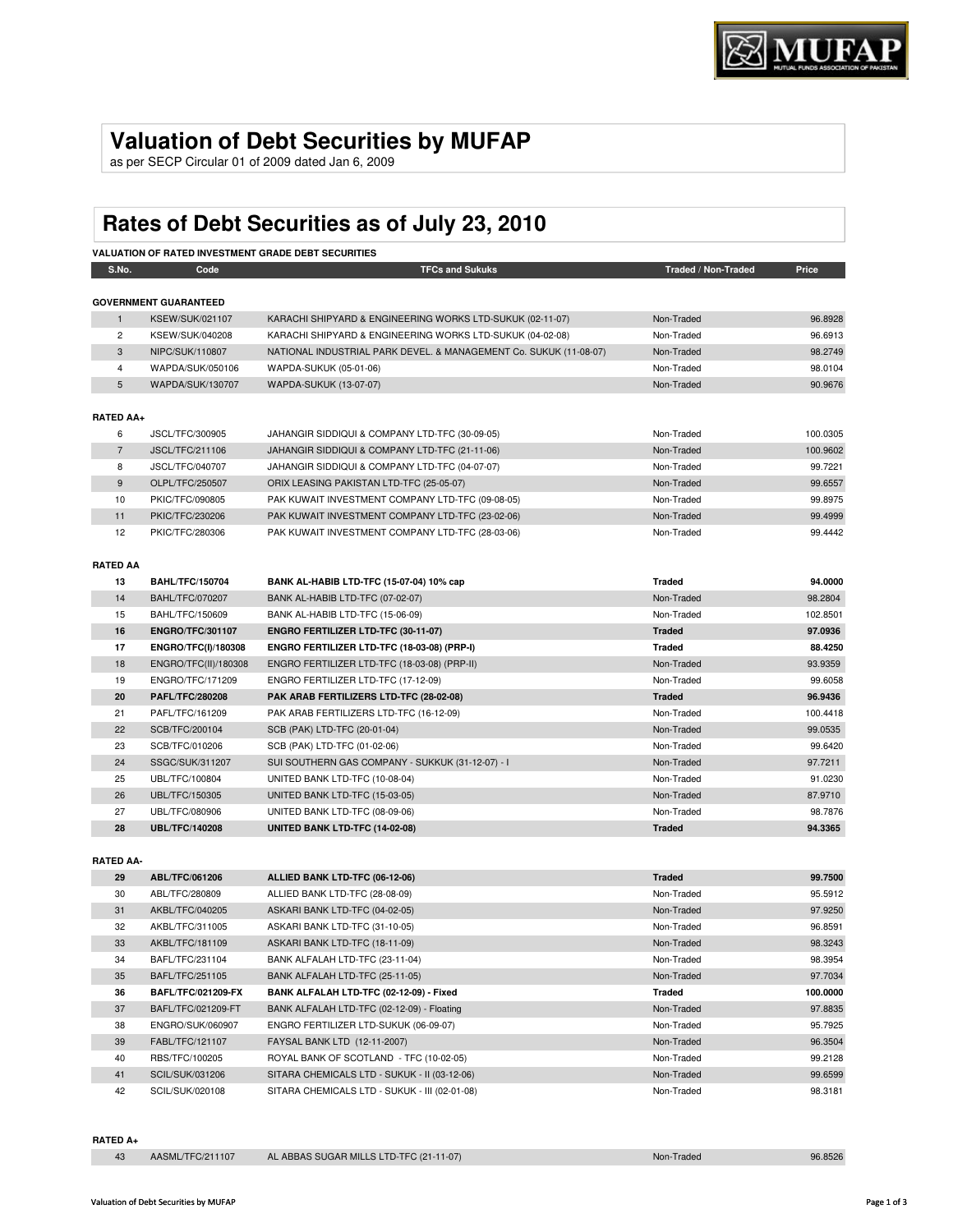#### **VALUATION OF NON-RATED DEBT SECURITIES**

**VALUATION OF NON-RATED INVESTMENT GRADE DEBT SECURITIES**

| S.No. | Code            | <b>TFCs and Sukuks</b>                     | Traded / Non-Traded | <b>Price</b> |
|-------|-----------------|--------------------------------------------|---------------------|--------------|
|       | AAHL/TFC/230806 | AL ABBAS HOLDINGS (PVT) LTD-TFC (23-08-06) | Non-Traded          | 75,0000      |
|       | CTM/TFC/170604  | CRESCENT TEXTILE MILLS LTD-TFC (17-06-04)  | Non-Traded          | 75,0000      |

**S.No. Code TFCs and Sukuks Traded / Non-Traded Price** 1 DAWH/SUK/180907 DAWOOD HERCULES-SUKUK (18-09-07) Non-Traded Non-Traded 98.0619 2 SEL/SUK/160707 SITARA ENERGY LTD-SUKUK (16-07-07) Non-Traded Non-Traded 98.3443

#### 2\*\* FDIBL/TFC/110907 FIRST DAWOOD INVESTMENT BANK LTD. TFC (11-09-07) Non-Traded Non-Traded 70.9689 3 GLL/TFC/040708 GRAYS LEASING LTD. - TFC (04-07-08) CHANGER CONSIDERING MON-Traded 75.0000 4\*\*\* SPLC/TFC/130308 SAUDI PAK LEASING COMPANY LTD-TFC (13-03-08) Non-Traded Non-Traded 72.7827

| <b>RATED BBB-</b>                                              |                 |                               |                        |                     |         |
|----------------------------------------------------------------|-----------------|-------------------------------|------------------------|---------------------|---------|
| $79*$                                                          | PAFL/TFC/140108 | AGRITECH LTD-TFC (14-01-08)   |                        | Non-Traded          | 78.1920 |
| $80*$                                                          | PAFL/SUK/060808 | AGRITECH LTD-SUKUK (06-08-08) |                        | Non-Traded          | 74.3517 |
|                                                                |                 |                               |                        |                     |         |
| <b>VALUATION OF RATED NON-INVESTMENT GRADE DEBT SECURITIES</b> |                 |                               |                        |                     |         |
| S.No.                                                          | Code            |                               | <b>TFCs and Sukuks</b> | Traded / Non-Traded | Price   |

1\* EHL/SUK/310308 EDEN HOUSING LTD.- SUKUK (31-03-08) Non-Traded Non-Traded 71.4747

78 TRIBL/TFC/040708 TRUST INVESTMENT BANK LTD-TFC (04-07-08) Non-Traded Non-Traded 88.8230

### 75 SMEL/TFC/160708 SME LEASING LTD-TFC (16-07-08) Non-Traded Non-Traded 96.8189 **RATED BBB** 76 TELE/TFC/270505 TELECARD LTD-TFC (27-05-05) Non-Traded 90.2033 77 TRIBL/TFC/151105 TRUST INVESTMENT BANK LTD-TFC (15-11-05) Non-Traded Non-Traded 98.7157

| 72 | SSML/SUK/270907   | SHAHMURAD SUGAR MILLS LTD-SUKUK (27-09-07) | Non-Traded | 95.4048 |  |  |  |
|----|-------------------|--------------------------------------------|------------|---------|--|--|--|
|    | <b>RATED BBB+</b> |                                            |            |         |  |  |  |
| 73 | QTML/SUK/260908   | QUETTA TEXTILE MILLS LTD-SUKUK (26-09-08)  | Non-Traded | 83.1889 |  |  |  |
| 74 | SEARL/TFC/090306  | SEARLE PAKISTAN LTD-TFC (09-03-06)         | Non-Traded | 97.8304 |  |  |  |
|    |                   |                                            |            |         |  |  |  |

| 69       | WTL/TFC/281106 | WORLDCALL TELECOM LTD.TFC (28-11-06) | Non-Traded | 98.2875 |  |
|----------|----------------|--------------------------------------|------------|---------|--|
| 70       | WTL/TFC/071008 | WORLDCALL TELECOM LTD-TFC (07-10-08) | Non-Traded | 95.0763 |  |
|          |                |                                      |            |         |  |
| RATED A- |                |                                      |            |         |  |
| 71       | AVH/TFC/300409 | AVARI HOTELS-TFC (30-04-09)          | Non-Traded | 93.3724 |  |

| RATED A |                        |                                                                                    |                   |         |
|---------|------------------------|------------------------------------------------------------------------------------|-------------------|---------|
| 59      | AZLC/TFC/050907        | ALZAMIN LEASING CORPORATION LTD-TFC (05-09-07)                                     | Non-Traded        | 99.7625 |
| 60      | AZLM/TFC/120508        | AL-ZAMIN LEASING MODARABA LTD-TFC (12-05-08)                                       | Non-Traded        | 96.9223 |
| 61      | AML/SUK/210108         | AMTEX LTD.-SUKUK (21-01-08)                                                        | Non-Traded        | 94.5694 |
| 62      | EBL/SUK/080908         | EDEN BUILDERS LTD. - SUKUK (08-09-08)                                              | Non-Traded        | 95.7219 |
| 63      | JDWS/SUK/190608        | JDW SUGAR MILLS LTD. SUKUK (19-06-08)                                              | Non-Traded        | 93.7327 |
| 64      | <b>JDWS/TFC/230608</b> | JDW SUGAR MILLS LTD. TFC (23-06-08)                                                | Non-Traded        | 93.6980 |
| 65      | OPTI/TFC/101007        | OPTIMUS LTD - TFC (10-10-07)                                                       | Non-Traded        | 96.2039 |
| 66      | OLPL/SUK/300607        | ORIX LEASING PAKISTAN LTD-SUKUK (30-06-07)                                         | Non-Traded        | 95.9188 |
| 67      | OLPL/TFC/150108        | ORIX LEASING PAKISTAN LTD-TFC (15-01-08)                                           | Non-Traded        | 95.8329 |
| 68      | TRAKKER/TFC/150907     | TRAKKER (15-09-07) - PPTFC                                                         | Non-Traded        | 99.1887 |
| $\sim$  |                        | $\mathbf{H}(\mathbf{C} \mathbf{D}) = \mathbf{C}(\mathbf{C} \mathbf{C} \mathbf{C})$ | $\cdots$ $\cdots$ | 000000  |

#### **RATED A**

| 44    | CPBM/SUK/250907        | CENTURY PAPER & BOARD MILLS LTD- SUKUK (25-09-07)                   | Non-Traded    | 95.7985 |
|-------|------------------------|---------------------------------------------------------------------|---------------|---------|
| 45    | EIBL/TFC/150307        | ESCORTS INVESTMENT BANK LTD-TFC (15-03-07)                          | Non-Traded    | 99.1631 |
| 46    | FRSCL(A)/TFC/170107    | FINANCIAL REC'BLES SEC'ZATION CO. LTD-TFC CLASS "A"                 | Non-Traded    | 97.3919 |
| 47    | FRSCL(B)/TFC/170107    | FINANCIAL REC'BLES SEC'ZATION CO. LTD-TFC CLASS "B"                 | Non-Traded    | 97.3919 |
| 48    | HBFC/SUK/080508        | HOUSE BUILDING FINANCE CORPORATION LTD - SUKUK (08-05-08)           | Non-Traded    | 95.3403 |
| 49    | IGIBL/TFC/110706       | IGI INV. BANK LTD-TFC (FIRST INT'I INV. BANK LTD. - TFC) (11-07-06) | Non-Traded    | 99.3837 |
| 50    | KASBS/TFC/270607       | KASB SECURITIES LTD- TFC (27-06-07)                                 | Non-Traded    | 97.5854 |
| 51    | <b>NIB/TFC/050308</b>  | <b>NIB BANK LTD-TFC (05-03-08)</b>                                  | <b>Traded</b> | 95.9500 |
| $52*$ | PACE/TFC/150208        | PACE (PAKISTAN) LTD-TFC (15-02-08)                                  | Non-Traded    | 92.1510 |
| 53    | PMCL/TFC/310506        | PAKISTAN MOBILE COMMUNICATION LTD-TFC (31-05-06)                    | Non-Traded    | 98.6457 |
| 54    | PMCL/TFC/011007        | PAKISTAN MOBILE COMMUNICATION LTD-TFC (01-10-07)                    | Non-Traded    | 98.6850 |
| 55    | <b>PMCL/TFC/281008</b> | PAKISTAN MOBILE COMMUNICATION LTD-TFC (28-10-08)                    | <b>Traded</b> | 88.5833 |
| 56    | PEL/SUK/280907         | PEL-SUKUK (28-09-07)                                                | Non-Traded    | 97.8684 |
| 57    | PEL/SUK/300608         | PEL-SUKUK (30-06-08)                                                | Non-Traded    | 92.2373 |
| 58    | <b>SNBL/TFC/050505</b> | SONERI BANK LTD-TFC (05-05-05)                                      | <b>Traded</b> | 99.0707 |